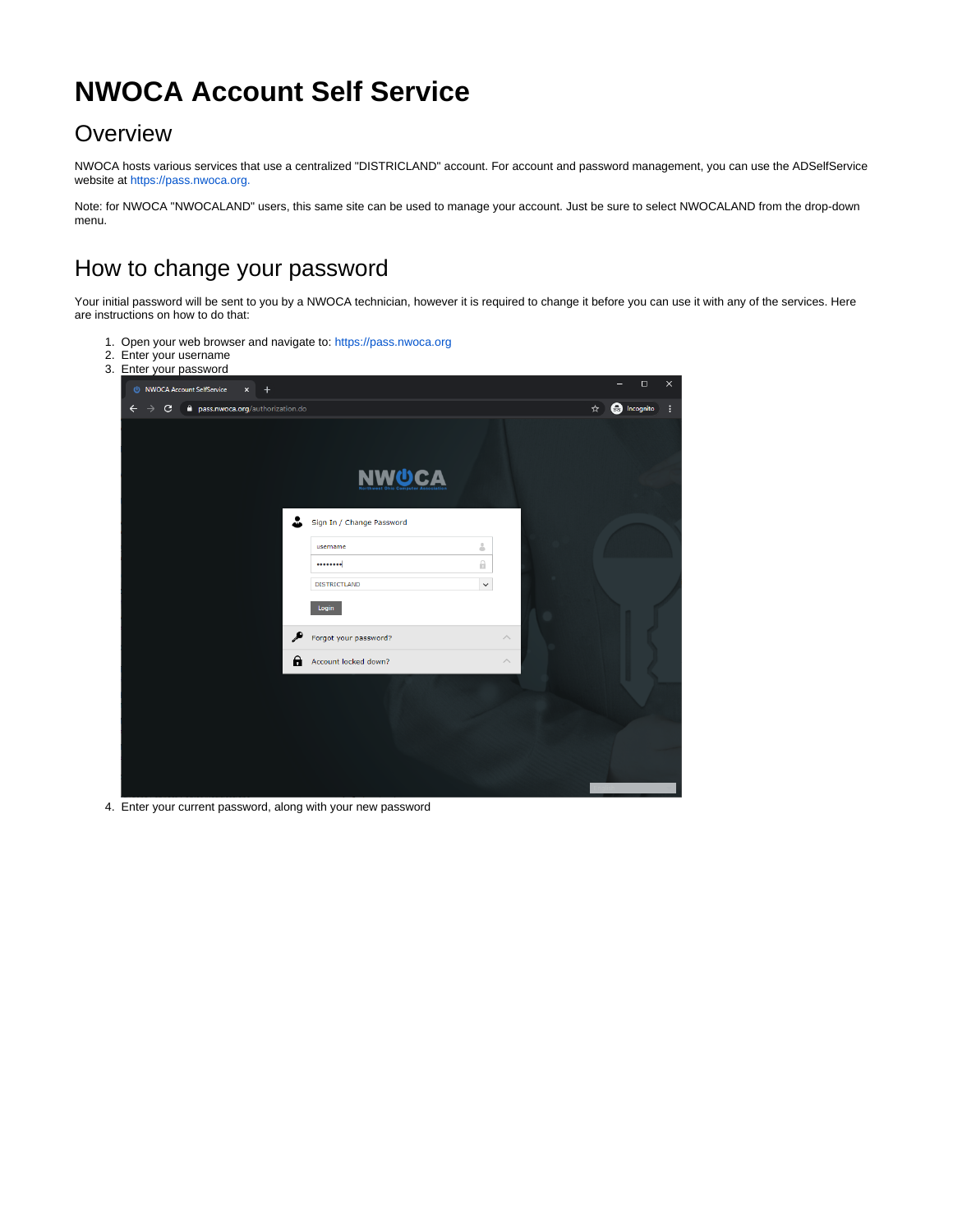5. Click Change Password



7. If all you need to do is change your password, you can close the site. If you would like to enroll your account to allow for forgotten password reset or unlocking your account, please proceed below.

## Enrolling your account for forgotten password rests or unlocking your account

- 1. Open your web browser and navigate to:<https://pass.nwoca.org>
- 2. Enter your username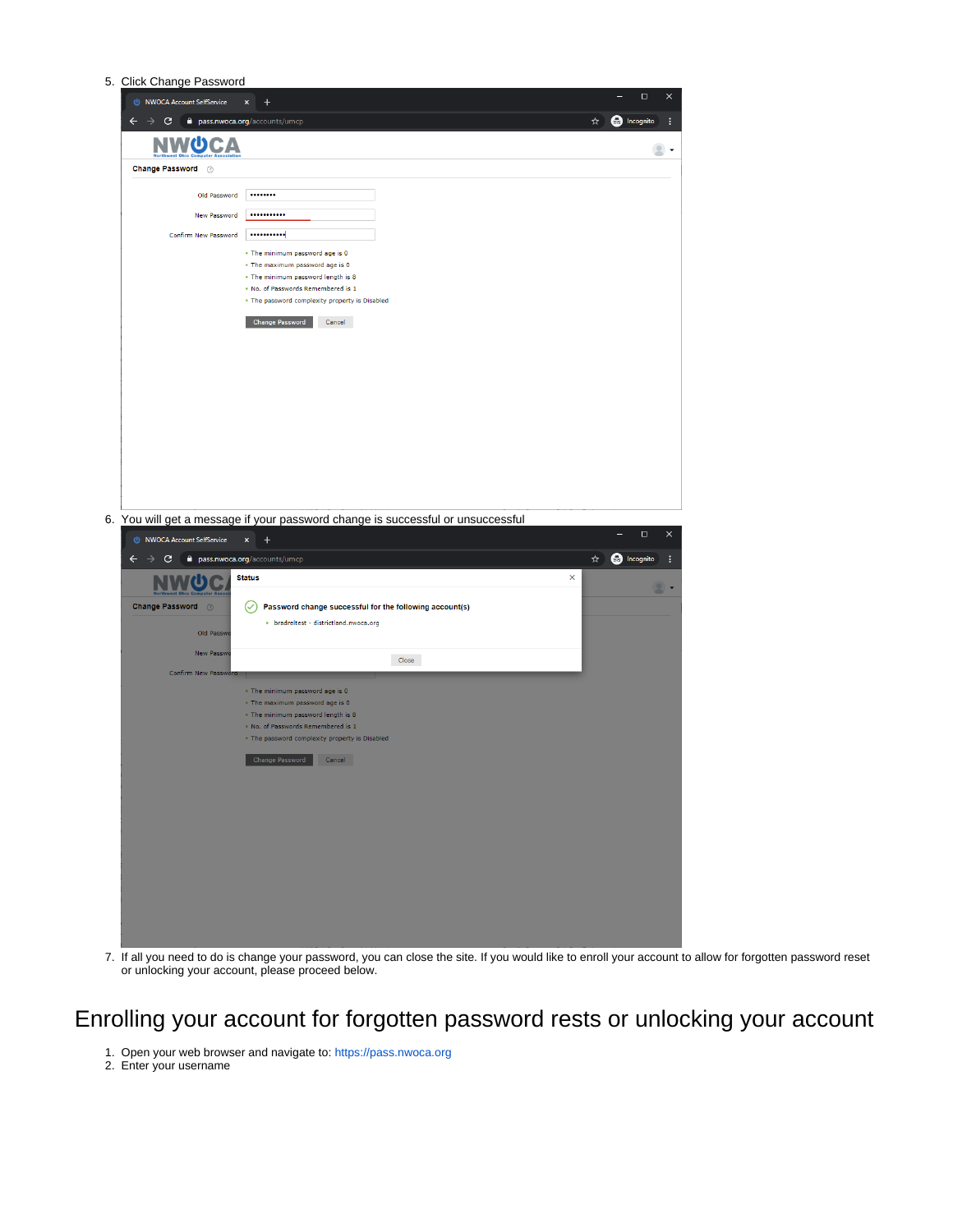| 3. Enter your password                       |                                          |                                                                                                                                                                                                                                            |                  |                               |
|----------------------------------------------|------------------------------------------|--------------------------------------------------------------------------------------------------------------------------------------------------------------------------------------------------------------------------------------------|------------------|-------------------------------|
| NWOCA Account SelfService                    | $\ddot{}$<br>$\pmb{\times}$              |                                                                                                                                                                                                                                            |                  | $\Box$<br>$\times$            |
| $\rightarrow$ c<br>$\leftarrow$              | <b>a</b> pass.nwoca.org/authorization.do |                                                                                                                                                                                                                                            |                  | <b>a</b> Incognito<br>÷<br>☆  |
|                                              |                                          |                                                                                                                                                                                                                                            |                  |                               |
|                                              |                                          |                                                                                                                                                                                                                                            |                  |                               |
|                                              |                                          | <b>NWUCA</b>                                                                                                                                                                                                                               |                  |                               |
|                                              |                                          |                                                                                                                                                                                                                                            |                  |                               |
|                                              |                                          |                                                                                                                                                                                                                                            |                  |                               |
|                                              | ┻                                        | Sign In / Change Password                                                                                                                                                                                                                  |                  |                               |
|                                              |                                          | username                                                                                                                                                                                                                                   | 4                |                               |
|                                              |                                          |                                                                                                                                                                                                                                            | Θ.               |                               |
|                                              |                                          | <b>DISTRICTLAND</b>                                                                                                                                                                                                                        | $\checkmark$     |                               |
|                                              |                                          | Login                                                                                                                                                                                                                                      |                  |                               |
|                                              |                                          | Forgot your password?                                                                                                                                                                                                                      |                  |                               |
|                                              |                                          | Account locked down?                                                                                                                                                                                                                       |                  |                               |
|                                              | θ                                        |                                                                                                                                                                                                                                            |                  |                               |
|                                              |                                          |                                                                                                                                                                                                                                            |                  |                               |
|                                              |                                          |                                                                                                                                                                                                                                            |                  |                               |
|                                              |                                          |                                                                                                                                                                                                                                            |                  |                               |
|                                              |                                          |                                                                                                                                                                                                                                            |                  |                               |
|                                              |                                          |                                                                                                                                                                                                                                            |                  |                               |
|                                              |                                          |                                                                                                                                                                                                                                            |                  |                               |
| 4. Accept the User Disclaimer                |                                          |                                                                                                                                                                                                                                            |                  | $\Box$<br>$\times$            |
| NWOCA Account SelfService                    | $\boldsymbol{\times}$<br>$\ddot{}$       |                                                                                                                                                                                                                                            |                  |                               |
| $\leftarrow$<br>$\rightarrow$ c              | pass.nwoca.org/accounts/disclaimer       |                                                                                                                                                                                                                                            |                  | ☆│<br><b>B</b> Incognito<br>ŧ |
| <b>NWUCA</b>                                 |                                          |                                                                                                                                                                                                                                            |                  |                               |
| Brad Rellinger Test (districtland.nwoca.org) |                                          |                                                                                                                                                                                                                                            |                  | Mobile Access                 |
|                                              |                                          |                                                                                                                                                                                                                                            |                  |                               |
|                                              | <b>NWOCA/NBEC User Disclaimer</b>        |                                                                                                                                                                                                                                            |                  |                               |
|                                              |                                          | "This is a private information system. This system is private property and is provided only for authorized use. This<br>system will be monitored for lawful purposes. All information placed on or sent over this system may be monitored. |                  |                               |
|                                              |                                          | Unauthorized use may subject you to administrative action and/or civil or criminal prosecution. Evidence of<br>unauthorized use collected during monitoring may be used for prosecution. Use of this system constitutes consent            |                  |                               |
|                                              | to monitoring."                          |                                                                                                                                                                                                                                            |                  |                               |
|                                              | $\sqrt{1}$ , Agree                       |                                                                                                                                                                                                                                            |                  |                               |
|                                              |                                          |                                                                                                                                                                                                                                            | Cancel<br>Accept |                               |
|                                              |                                          |                                                                                                                                                                                                                                            |                  |                               |
|                                              |                                          |                                                                                                                                                                                                                                            |                  |                               |
|                                              |                                          |                                                                                                                                                                                                                                            |                  |                               |
|                                              |                                          |                                                                                                                                                                                                                                            |                  |                               |
|                                              |                                          |                                                                                                                                                                                                                                            |                  |                               |
|                                              |                                          |                                                                                                                                                                                                                                            |                  |                               |
|                                              |                                          |                                                                                                                                                                                                                                            |                  |                               |
|                                              |                                          |                                                                                                                                                                                                                                            |                  |                               |
|                                              |                                          |                                                                                                                                                                                                                                            |                  |                               |

5. Click on the Enrollment tab